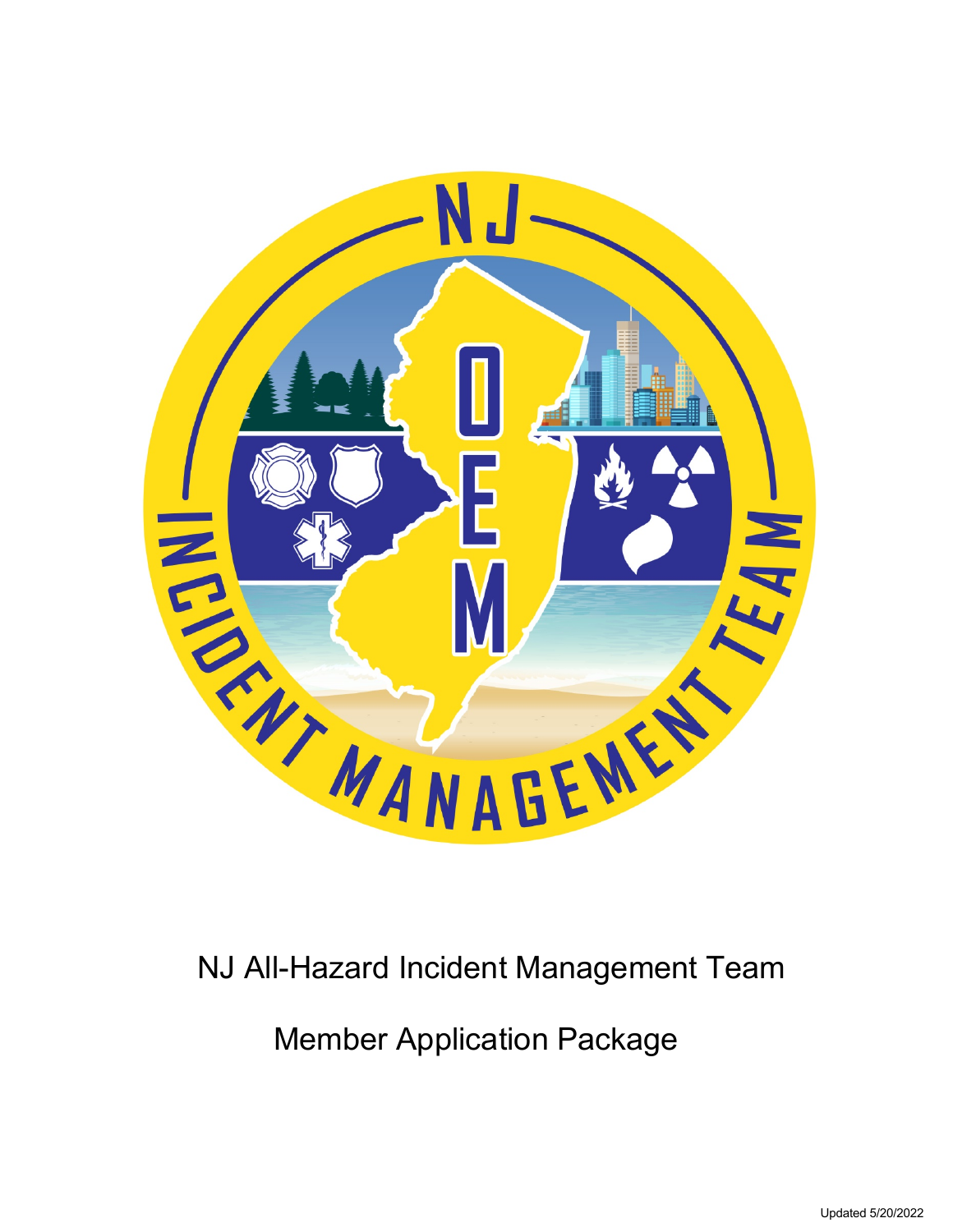# **NJ-AHIMT MEMBER APPLICATION INSTRUCTIONS**

#### **1. SUBMIT REQUIRED DOCUMENTS**

All documents shall be submitted to  $n_j$ *iahimt@[njsp.org.](mailto:nj-ahimt@gw.njsp.org)* 

#### **A. Memorandum of Agreement**

Each member of the New Jersey All Hazards Incident Management Team (NJ-AHIMT) is required to be an employee or active volunteer of a Participating Agency of the NJ-AHIMT. A Participating Agency is any State, county, municipal or tribal agency, nongovernmental organization (NGO), or private sector organization that has executed a Memorandum of Agreement with the New Jersey Office of Emergency Management (NJOEM) to provide personnel, equipment, and/or vehicles to the NJ-AHIMT. If NJOEM does not have a memorandum of agreement on file for the applicant's agency, then the applicant must obtain a copy of the agreement from NJOEM and have it executed by their agency before their application will be considered.

#### **B. NJ-AHIMT Application**

Each Applicant is required to submit a completed NJ-AHIMT Application. This application provides information about the applicant, their training, and experience. It is used to make sure they meet the minimum requirements for the NJ-AHIMT.

#### **Minimum training requirements for membership:**

The most current versions of: ICS 100, ICS 200, ICS 300, IS 700, IS 800.

#### **Minimum training for active or deployable members:**

ICS 400, USFA Type 3 All-Hazard Incident Management Team course (O-305), Emergency Operations Center/Incident Command System Interface (G-191), Hazardous Materials - Awareness, Critical Incident Stress Management, and at least one position specific course.

#### **C. Supporting Documentation**

A course completion certificate must be submitted for any course the applicant states they have completed. An Incident Action Plan (IAP) must be submitted for any event/incident the applicant has participated in. In the event an IAP is not available, a description of the event/incident along with the applicant's role and responsibilities shall be provided. Any other supporting documentation pertinent to the application may be submitted as well.

#### **2. CONFIRMATION EMAIL**

Applicant will receive an email indicating that the application was received, and if there were any issues with it

(e.g. missing information or supporting documentation).

#### **3. INTERVIEW**

Applicants will be interviewed by a panel of NJ-AHIMT members once their application has been reviewed by the Application Review Committee.

#### **4. NOTIFICATION OF ACCEPTANCE/DENIAL**

Applicants will be informed of their acceptance or denial to the NJ-AHIMT via email.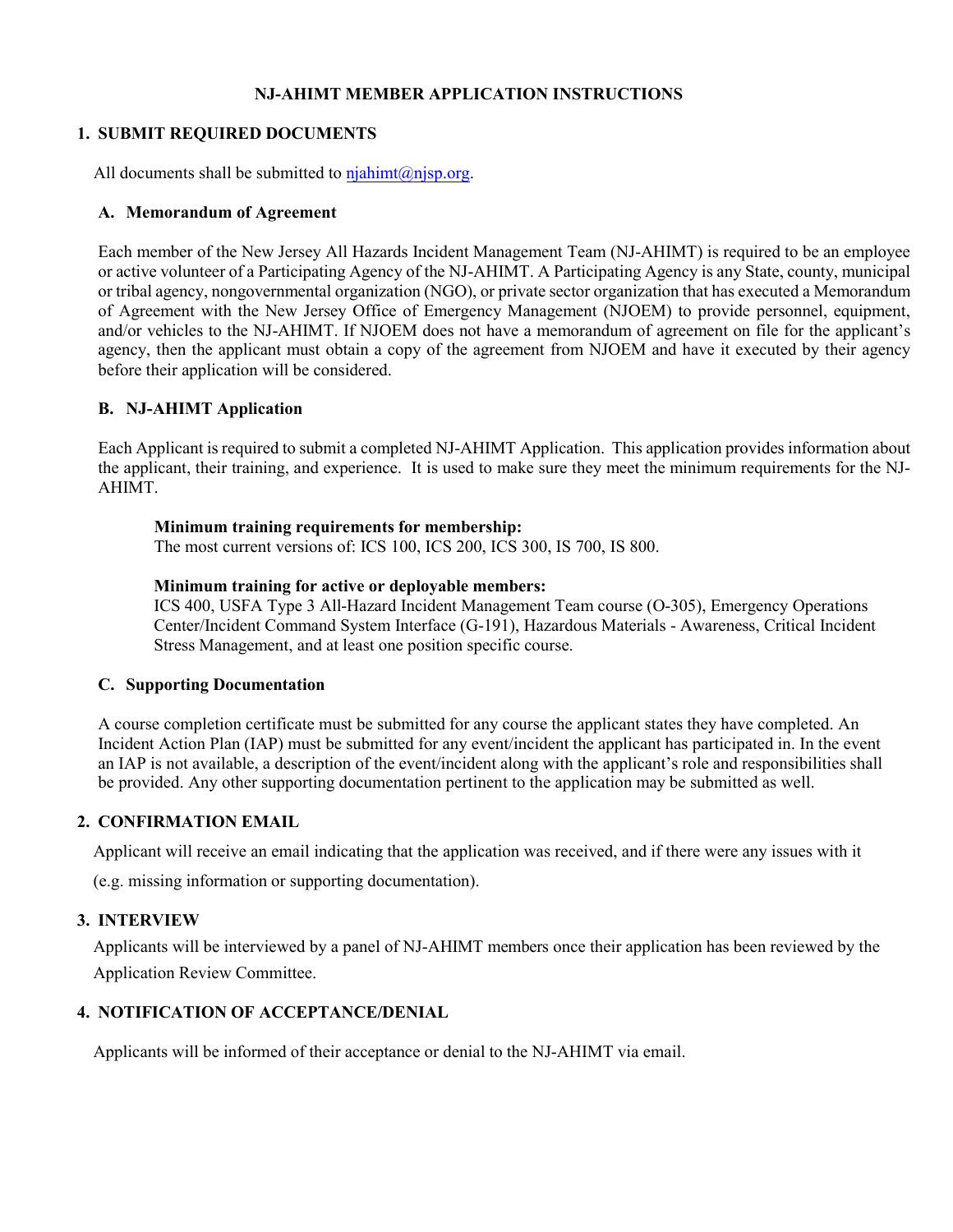

# **NJ-AHIMT Application**

| <b>Applicant Information</b>                                                                                                                        |       |                                             |                          |          |
|-----------------------------------------------------------------------------------------------------------------------------------------------------|-------|---------------------------------------------|--------------------------|----------|
|                                                                                                                                                     |       |                                             |                          |          |
| Last                                                                                                                                                | First | M.I.                                        |                          |          |
|                                                                                                                                                     |       |                                             |                          |          |
| <b>Street Address</b>                                                                                                                               |       |                                             | Apartment/Unit #         |          |
|                                                                                                                                                     |       |                                             |                          |          |
| City                                                                                                                                                |       |                                             | <i>State</i><br>ZIP Code |          |
|                                                                                                                                                     |       |                                             |                          |          |
|                                                                                                                                                     |       |                                             |                          |          |
|                                                                                                                                                     |       |                                             |                          |          |
|                                                                                                                                                     |       |                                             |                          |          |
|                                                                                                                                                     |       | <b>Participating Agency Information</b>     |                          |          |
|                                                                                                                                                     |       |                                             |                          |          |
|                                                                                                                                                     |       |                                             |                          |          |
| Work Address:                                                                                                                                       |       |                                             |                          |          |
| <b>Street Address</b>                                                                                                                               |       |                                             | Unit $#$                 |          |
|                                                                                                                                                     |       |                                             |                          |          |
| City                                                                                                                                                |       |                                             | <b>State</b>             | ZIP Code |
|                                                                                                                                                     |       |                                             |                          |          |
|                                                                                                                                                     |       |                                             |                          |          |
| Current Position/Title within the Participating Agency: _________________________                                                                   |       |                                             |                          |          |
| Current Status with the Participating Agency:                                                                                                       |       | Full Time $\Box$ Part Time $\Box$ Volunteer |                          |          |
| This section must be completed and signed by the applicant's supervisor within the Participating Agency:                                            |       |                                             |                          |          |
|                                                                                                                                                     |       |                                             |                          |          |
|                                                                                                                                                     | Last  | First                                       |                          |          |
|                                                                                                                                                     |       |                                             |                          |          |
|                                                                                                                                                     |       |                                             |                          |          |
| I acknowledge the expectations and requirements of members participating on the NJ-AHIMT and I authorize<br>this applicant to apply for membership. |       |                                             |                          |          |

 $\_$  , and the set of the set of the set of the set of the set of the set of the set of the set of the set of the set of the set of the set of the set of the set of the set of the set of the set of the set of the set of th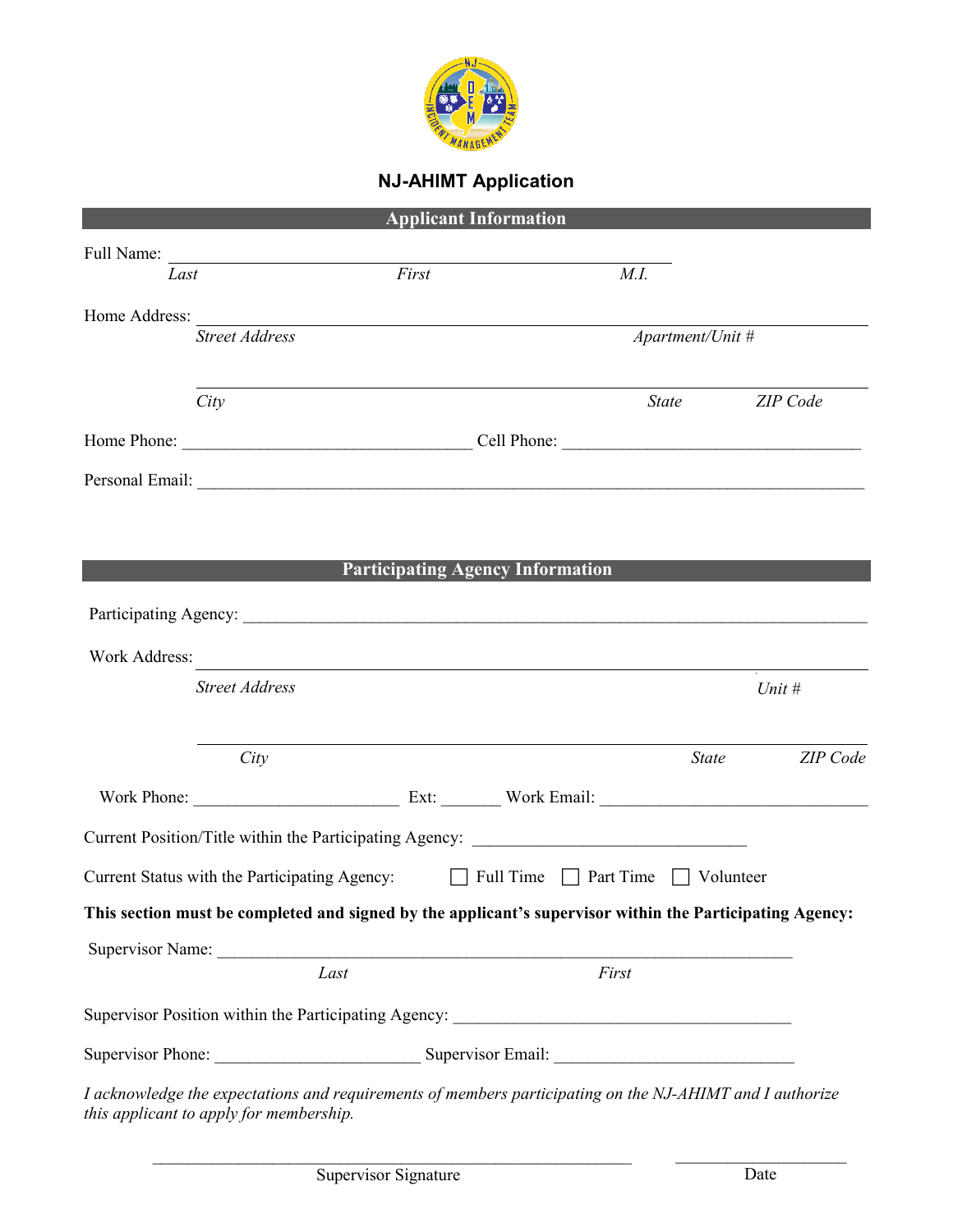| <b>Sections/Positions Applying For</b> |  |
|----------------------------------------|--|
|----------------------------------------|--|

Select your three (3) most preferred positions, in order, by placing the numbers 1 - 3 next to each selection with #1 being your most preferred position.

| Safety Officer            | <b>Public Information Officer</b>   | Liaison Officer   |
|---------------------------|-------------------------------------|-------------------|
| <b>Operations Section</b> | <b>Planning Section</b>             | Logistics Section |
| Finance/Admin Section     | Intelligence/Investigations Section |                   |

# **Training**

Please mark all courses below that you have completed.

**NOTE: Copies of certificates must be submitted with application. Application will be rejected without proper and required certificates.** 

# **ICS and NIMS Courses (The most current versions of)**

- □ICS-100: Introduction to the Incident Command System
- ICS-200: ICS for Single Resources and Initial Action Incidents

ICS-300: Intermediate ICS for Expanding Incidents

ICS-400: Advanced ICS for Command and General Staff

IS-700: National Incident Management System, An Introduction

IS-800: National Response Framework, An Introduction

# **All-Hazards Position Specific Courses**

E/L 950: NIMS ICS All-Hazards Incident Commander

E/L 952: NIMS ICS All-Hazards Public Information Officer

# E/L 954: NIMS ICS All-Hazards Safety Officer

E/L 956: NIMS ICS All-Hazards Liaison Officer

E/L 958: NIMS ICS All-Hazards Operations Section Chief

E/L 960: NIMS ICS All-Hazards Division/Group Supervisor

E/L 962: NIMS ICS All-Hazards Planning Section Chief

- E/L 964: NIMS ICS All-Hazards Situation Unit Leader
- E/L 965: NIMS ICS All-Hazards Resource Unit Leader
- E/L 967: NIMS ICS All-Hazards Logistics Section Chief
- E/L 969: NIMS ICS All-Hazards Communications Unit Leader
- E/L 970: NIMS ICS All-Hazards Supply Unit Leader
- E/L 971: NIMS ICS All-Hazards Facilities Unit Leader
- E/L 973: NIMS ICS All-Hazards Finance/Admin. Section Chief
- E/L 975: NIMS ICS All-Hazards Finance/Admin. Unit Leader Course
- E/L 984: NIMS ICS All-Hazards Task Force/Strike Team Leader
- E/L 986: NIMS ICS All-Hazards Air Support Group Supervisor

E/L 987: NIMS ICS All-Hazards Introduction to Air Operations

# **U.S. Fire Administration Courses**

O-305 Type 3 All-Hazards Incident Management Team

# **Emergency Operations Center and Incident Management Team Interface Training**

□ G-191: Emergency Operations Center/Incident Command System Interface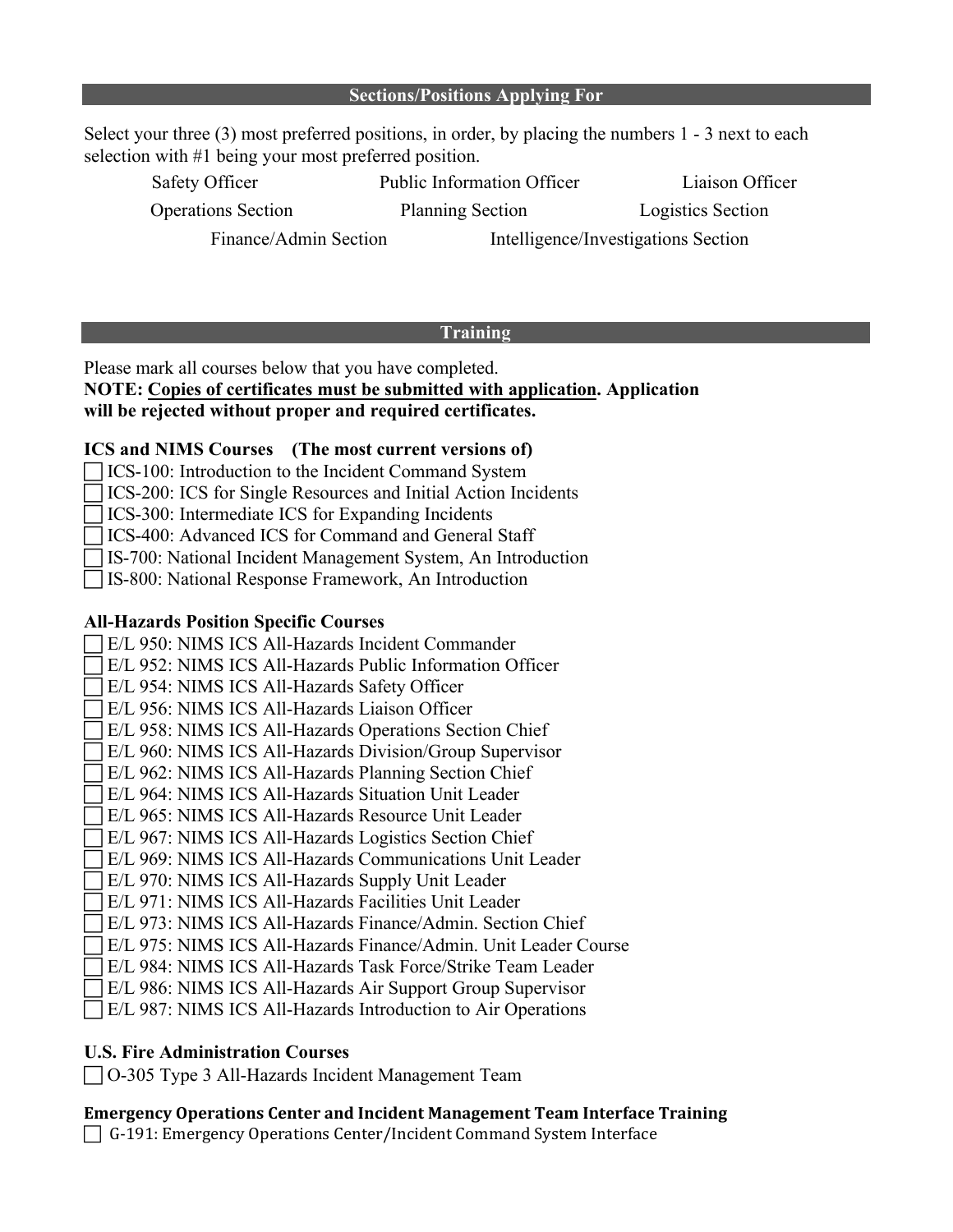# **Hazardous Material Training**

Hazardous Materials - Awareness

# **Critical Incident Stress Management**

Critical Incident Stress Management (CISM)

**Additional Relevant Training** (to include leadership training, critical incident stress training, any additional or equivalent courses belonging to one of the categories above, or any other training that supports development of knowledge and skills to support a position performance assignment). NOTE: Copies of certificates **must be submitted** with application.

| <b>Course Name</b> | <b>Date Completed</b> |
|--------------------|-----------------------|
|                    |                       |
|                    |                       |
|                    |                       |
|                    |                       |
|                    |                       |
|                    |                       |
|                    |                       |

\*Copies of Certificates must be submitted with application

# **Experience**

1. How many years of operational/response experience do you have? (explain below)

2. How many years of Incident Management experience do you have? (explain below)

3. Have you ever been or are you currently a member of an IMT/IST/IMAT? Yes  $\Box$  No  $\Box$ 

If yes, which team and type?

Please provide a brief statement on the overall operational and incident management experience you have listed above. When describing your experience, indicate what type event the incident was (i.e.: type 3 incident, type 4 incident, planned event, etc…)